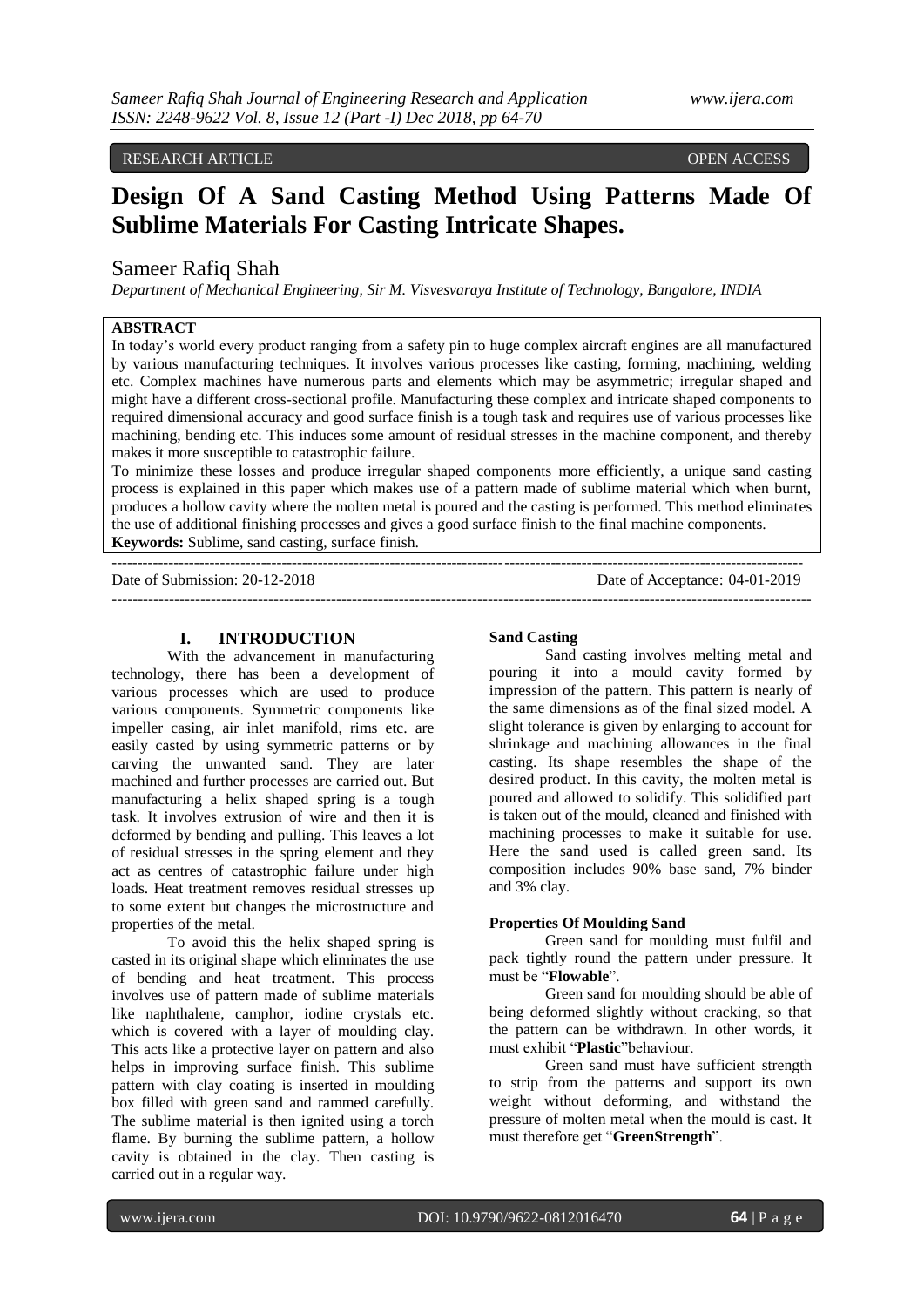Green sand should be "**Permeable**", so gases and steam can escape from the mould at the beginning of pouring.

Green sand must get "**DryStrength**" to prevent erosion by liquid metal during pouring as the mould surface dries out.

Green sand must guarantee a good "**Refractoriness**" to withstand the high temperature involved without melting or fusing with the metal.

#### **Green Sand Composition**

Green sand is a mixture of foundry sand (silica sand), binder (bentonite), additives, moisture (water) and dead clay. Sand, due to its high



# $-AFS$  No = 55 - 60

**•3 Screens Distribution with 80 % min on** cumulative ASTM sieves 50, 70, 100



refractoriness, and also being inexpensive is the primary and basic material used for preparing moulds. The major types of base sands are silica sand, olivine sand, chromite and zircon.

In this method we have used silica sand as base sand.

#### **Foundry Sand**

Silica sand is quite economic to use and has sufficient thermal resistance. The grain size is adequate and is suitable for most casting process. Its chemical composition includes

 $SiO<sub>2</sub>=Min$  98%,  $Al_2O_3=Max$  0.13% and  $Fe_2O_3 = Max\ 0.06$ 

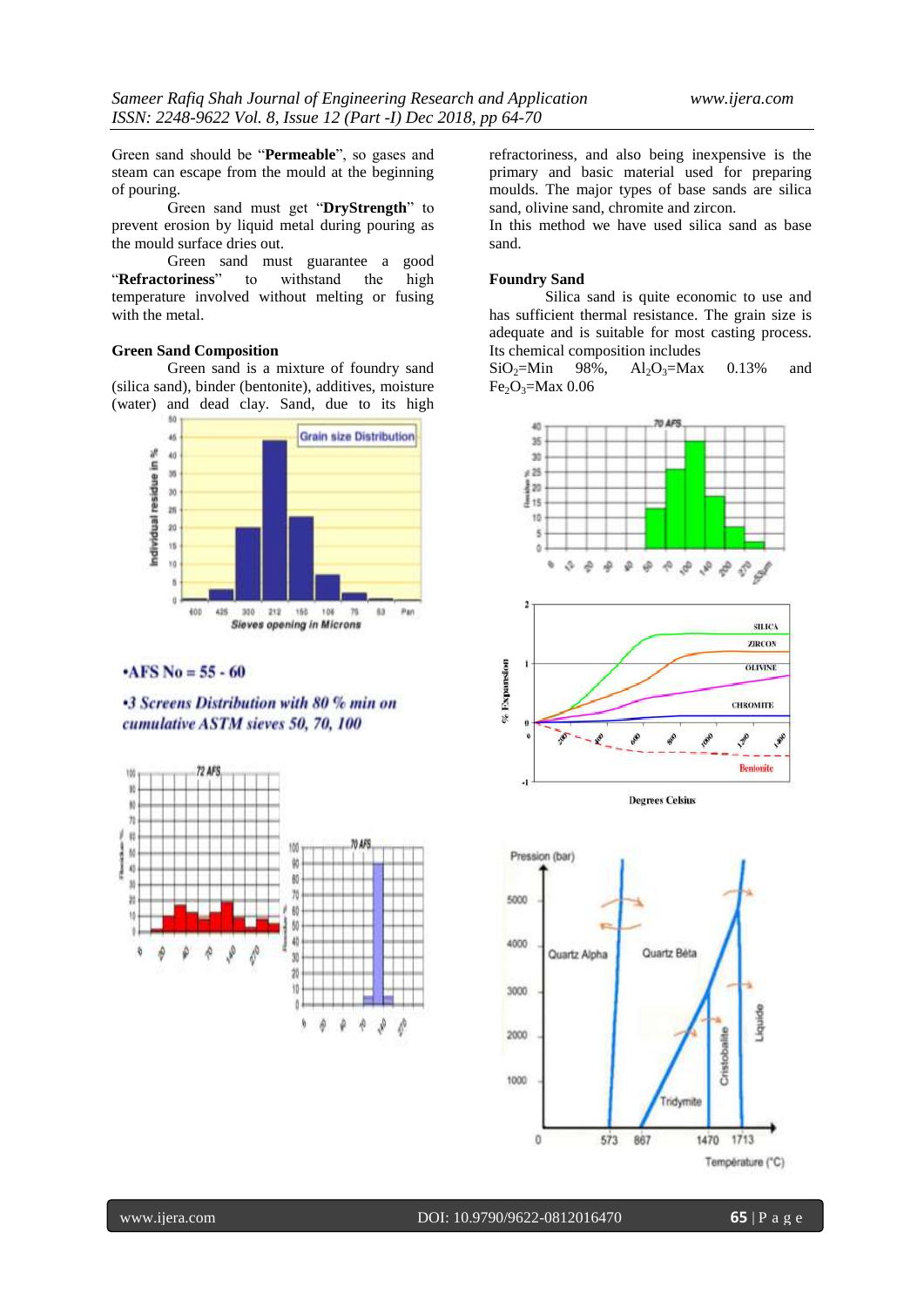This thermal expansion graph shows that silica sand has highest percentage expansion from 0-600 deg C. It follows a linear expansion till 600 deg C and after that there is no significant expansion observed. It remains constant with the increase in temperature.

### **Binder (bentonite)**

Bentonite is widely used binder for bonding sand particles. It is activated in presence of water. It is a type of clay whose main constituent is Montmorillonite belonging to the smectite group.



The following microscopic image at x3800 shows the binding of sand grains with the help of bentonite.

#### **Additive**

These mainly include organic carbohydrates such as starch, sea coal, silica flour, iron oxide and graphite. They impart certain property to the sand like elasticity, erosion and abrasion resistance and also reduce expansion defects.

#### **Moisture (Water)**

It is one of the most important binding agents. It enhances and develops moulding sand properties. It is treated and made free from impurities such as dissolved salts which affect bentonite's electrostatic binding properties.

#### **Dead clay**

A part of bentonite is heated beyond 500 deg C during which it loses its structural water and settles itself on the sand grain. It loses it properties and becomes dead clay. This Oolitisation process reduces expansion of green sand and permits to fix a part of the free water in the mould.

# **II. SUBLIMATION PROCESS**

Sublimation is the transition of a substance directly from the solid to the gas phase without passing through the intermediate liquid phase. It is an endothermic phase transition that occurs at temperatures and pressures below a substance's triple point in its phase diagram. The

reverse process of sublimation is Desublimation or Deposition, in which a substance passes directly from a gas to a solid phase. Sublimation has also been used as a generic term to describe phase changes between solid and gas that avoid the liquid state without specifying the direction of the transition.



## **Figure shows phase diagram depicting the triple point A. The direct transition from solid to gas takes place along curve CA.**

At normal pressures, most chemical compounds and elements possess three different states at different temperatures. In these cases, the transition from the solid to the gaseous state requires an intermediate liquid state. The pressure referred to is the partial pressure of the substance, not the total (e.g. atmospheric) pressure of the entire system. So, all solids that possess an appreciable vapour pressure at a certain temperature usually can sublimate in air (e.g. water ice just below 0 °C). For some substances, such as carbon and arsenic, sublimation is much easier than evaporation from the melt, because the pressure of their triple point is very high, and it is difficult to obtain them as liquids.

Sublimation requires additional energy and is an endothermic change. The enthalpy of sublimation (also called heat of sublimation) can be calculated as the enthalpy of fusion plus the enthalpy of vaporization.

The enthalpy of sublimation has commonly been predicted using the equipartition theorem. If the lattice energy is assumed to be approximately half the packing energy, then the following thermodynamic corrections can be applied to predict the enthalpy of sublimation.

Assuming a 1 molar ideal gas gives a correction for the thermodynamic environment (pressure and volume) in which  $PV = RT$ , hence a correction of 1RT. Additional corrections for the vibrations, rotations and translation then need to be applied. From the equipartition theorem gaseous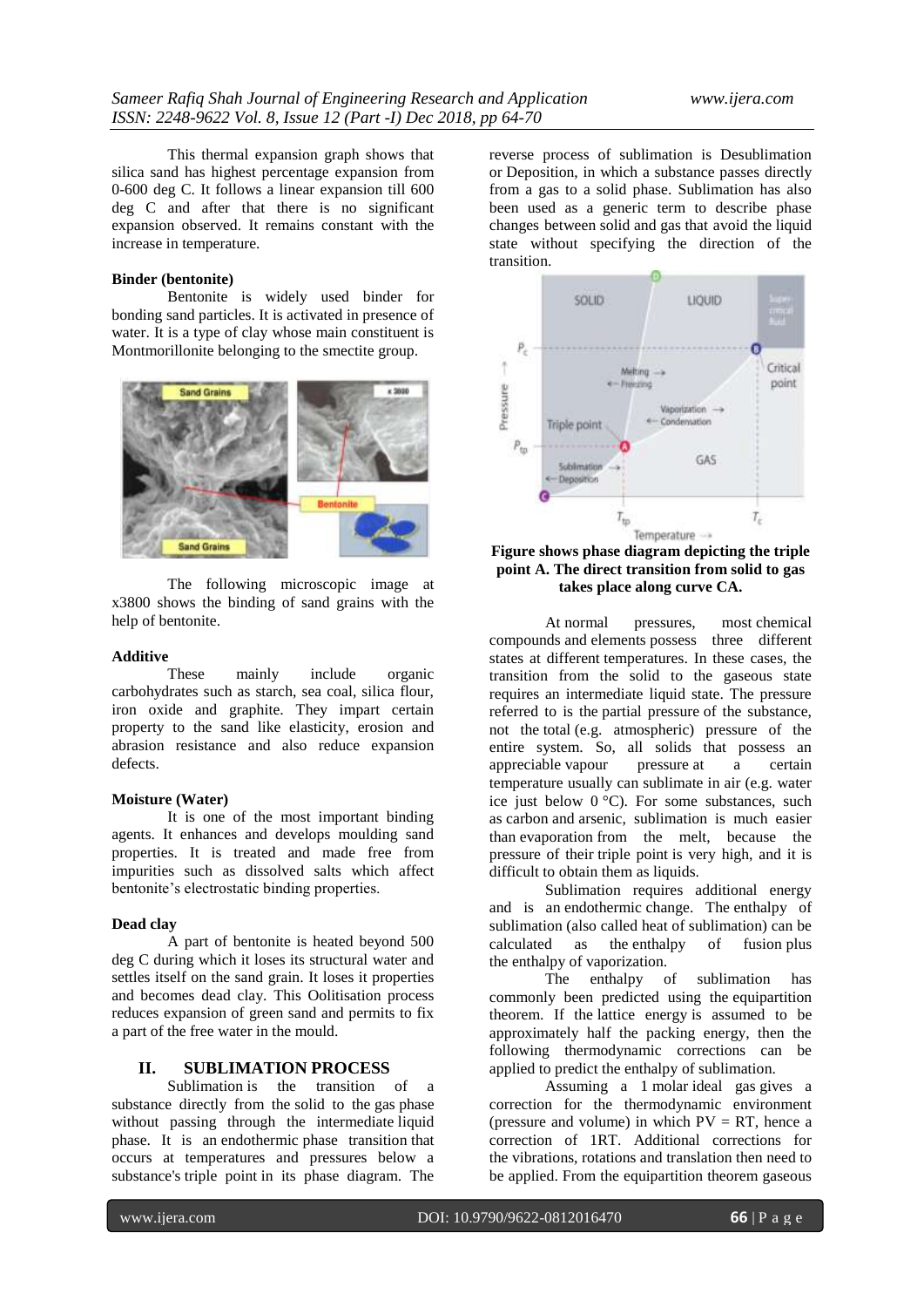rotation and translation contribute 1.5RT each to the final state, therefore a +3RT correction. Crystalline vibrations and rotations contribute 3RT each to the initial state, hence −6RT. Summing the RT corrections;  $-6RT + 3RT + RT = -2RT$ . This leads to the following approximate sublimation enthalpy. A similar approximation can be found for the entropy term if rigid bodies are assumed.

 $\Delta H_{\text{sublimation}} = -U_{\text{lattice energy}} - 2RT$ 

## **Naphthalene**

Naphthalene isan organicCompound with formula  $C_{10}H_8$ . It is the simplest polycyclic aromatic hydrocarbon, and is a white crystalline solid with a characteristic odour that is detectable at concentrations as low as 0.08 ppm by mass. As an aromatichy drocarbon, naphthalene's structure consists of a fused pair of benzene rings. It is best known as the main ingredient of traditional mothballs. A naphthalene molecule can be viewed as the fusion of a pair of benzene rings. (In organic chemistry, rings are fused if they share two or more atoms.) As such, naphthalene is classified as a benzenoid polycyclic aromatic hydrocarbon (PAH). There are two sets of equivalent hydrogen atoms: the alpha positions are positions 1, 4, 5, and 8 on the drawing below, and the beta positions are positions 2, 3, 6, &7.

Unlike benzene, the carbon–carbon bonds in naphthalene are not of the same length. The bonds C1–C2, C3–C4, C5–C6 and C7–C8 are about 1.37 Å (137 pm) in length, whereas the other carbon–carbon bonds are about 1.42 Å (142 pm) long. This difference, which was established by Xray diffraction, is consistent with the valence bond model of bonding in naphthalene and in particular the phenomenon of cross-conjugation. This theorem would describe naphthalene as consisting of an aromatic benzene unit bonded to a diene but not extensively conjugated to it (at least in the ground state). As such naphthalene possesses several resonance structures.



Two isomers are possible for mono-substituted naphthalene, corresponding to substitution at an alpha or beta position.

#### **Combustion Of Naphthalene**

Naphthalene upon combustion yields carbon dioxide and water. This process releases certain amount of heat which solidifies or hardens the surface of mould cavity. It releases heat of 5154kJ.

 $C_{10}H_8$  (s) + 12 O<sub>2</sub> (g) -> 10CO<sub>2</sub> (g) + 4 H<sub>2</sub>O(l)

 $\Delta H^{\circ}{}_{\text{comb}} = \Delta E^{\circ}{}_{\text{comb}} + \Delta nRT$ 

Where  $\Delta n = nCO_2 - nO_2 = 10$  mole-12 mole = -2 mole

 $\Delta H^{\circ}$ <sub>comb</sub> = -5154 kJ+(-2 mole)(8.314 J/mole-K)(298.15 K)(1 kJ/1000J)

 $\Delta H^{\circ}$ <sub>comb</sub> = -5154 kJ+ (-4.958 kJ) = -5159 kJ = -5.16  $x 10^3$  kJ

**Melting point:** 80.26 °C **Boiling point:** 218 °C **Flash point:** 79-87 °C

**Molar mass:** 128.1705 g/mol **Density:** 1.14 g/cm³ **Flame Temperature:** 600-800 °C

# **III. PROCEDURE FOR CASTING INTRICATE SHAPES USING PATTERNS MADE OF SUBLIME MATERIAL**

**1. Preparation of intricate pattern by using sublime materials like Naphthalene** 



Figure shows the profile of an intricate casting in the shape of a helical spring of circular cross-section. Naphthalene is manufactured by fractional distillation of crude oil or coal tar. The naphthalene vaporizes at 218 °C and these vapours are condensed to roomtemperature in the shape of intricate casting. The pattern so created is dimensionally accurate and shrinkage allowance for the particular metal is also given.

**2. Coating the surface of sublime patterns with clay mixture**

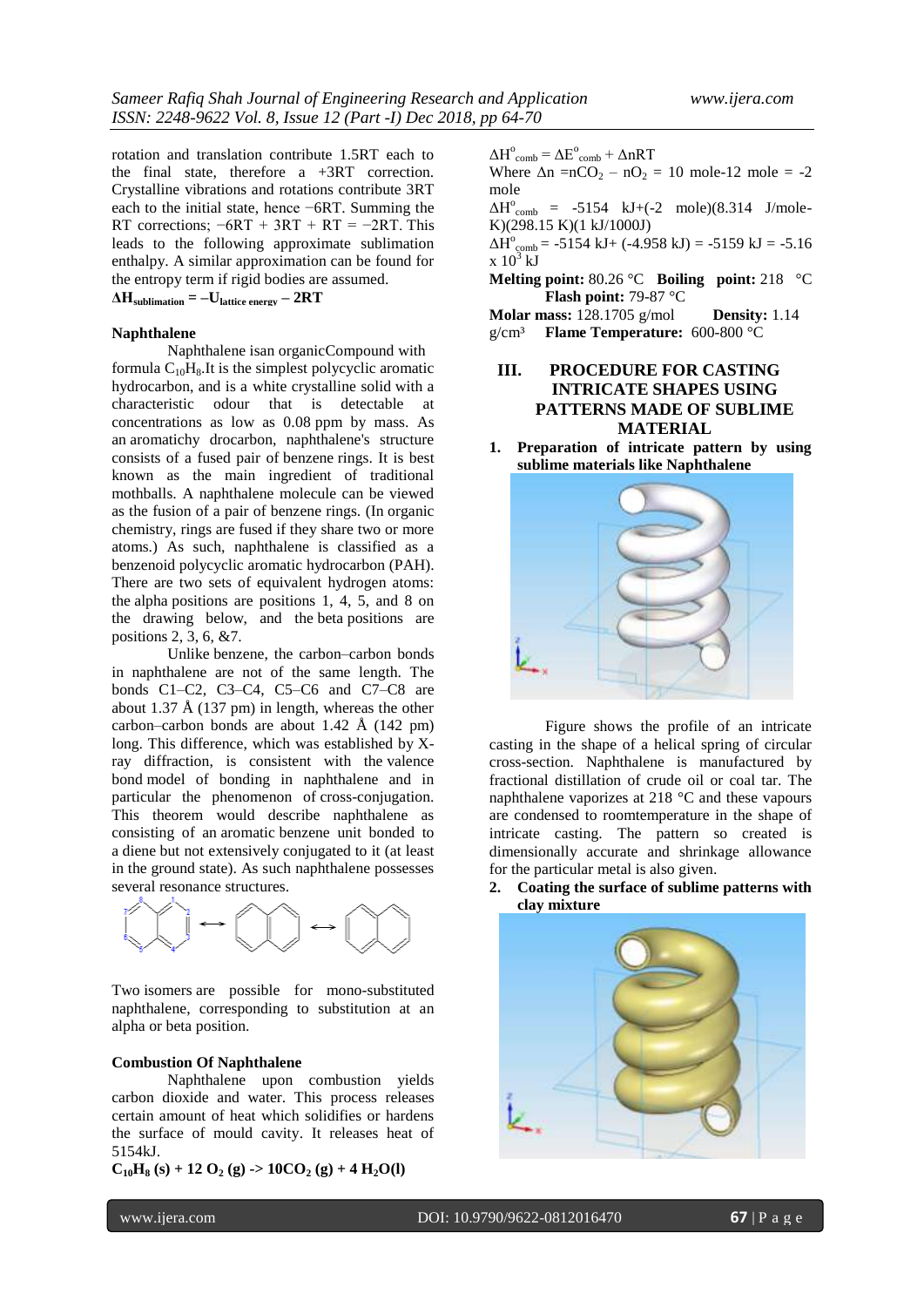The condensed naphthalene patterns are then coated with a mixture of stoneware clay which is a vitreous or semi-vitreous ceramic. It can be fired at high temperatures and is nonporous which prevents intermixing of naphthalene with green sand components. It has high density and is impermeable or hard to scratch which makes it suitable for this process as it does not disintegrates during metal pouring. There is a small gap left at the top for burning the pattern.

#### **3. Insert the pattern in the moulding box**



The moulding box is partially filled with green sand and rammed. Then the pattern is inserted and sand around it is gently rammed till the pattern is completely surrounded by sand. The pattern is so placed that the pattern's surface is exposed at the top for burning.

# **4. Ignite the Naphthalene pattern**

The Naphthalene pattern is ignited using a flame torch and is allowed to burn. This causes a physical change and hence the solid naphthalene changes its phase form solid to gas leaving behind a hollow cavity inside the clay.

#### **5. Metal pouring and casting.**

The metal is poured in the pattern cavity. It flows down and takes the shape of the hollow cavity upon cooling. The metal is allowed to cool and solidify. During solidification, slight shrinkage in size takes place. The shrinkage loss is preallotted during pattern making.

#### **IV. PROCESS**

In this method the sand and clay gets heated two times. First time during naphthalene burning and second time during molten metal pouring.

In the first stage when the prepared naphthalene pattern coated with clay is inserted in the moulding box, the flame torch is used to ignite the naphthalene. During this process, combustion

of naphthalene takes place resulting in liberation of carbon dioxide and water. This process also produces heat which causes the water in the clay and green sand to escape due to evaporation. This causes hardening of the sand and clay. Since the clay is in direct contact with the burning naphthalene, the clay is baked and solidified or becomes hard. This produces a rigid and solid clay pattern which does not breaks when molten metal is poured. The stoneware clay has good surface finish and crack-free characteristics which results in formation of a uniform hollow cavity of the desired intricate shape.

When molten metal is poured in the cavity, the hot metal flows down and upon cooling it retains the shape of the cavity. During metal pouring, the sand and clay is once again heated and hence it loses moisture and becomes hard.

Upon cooling, the metal casting is removed from the green sand and the baked stoneware clay is removed by chipping. The casting so obtained is of the desired intricate shape and possesses good surface finish when compared to other casting processes.

#### **Conditions For Good Quality Casting**

While casting intricate shapes, certain steps and precautions should be taken to produce good quality castings.

- Naphthalene patterns should be made to high dimensional accuracy and adequate shrinkage allowance, machining allowance and distortion allowance should be given.
- The naphthalene pattern should be placed inside the moulding box in a specified position to achieve maximum flowability of molten metal to all parts of the cavity
- The clay coating should be done uniformly and no surface should be left uncovered except for top portion for burning naphthalene.
- The green sand should have proper additives and binders which impart special properties. The moisture content in the sand should be adequate and in case of high moisture, Vent holes must be provided for the moisture to escape.
- The ramming of green sand should be done carefully to prevent damage to the pattern
- Molten metal should be of high temperature and should have low viscosity and high flowability.

#### **Advantages**

- Simple and tough or intricate shapes can be casted easily.
- There is no need of any additional machining operations like bending, turning etc.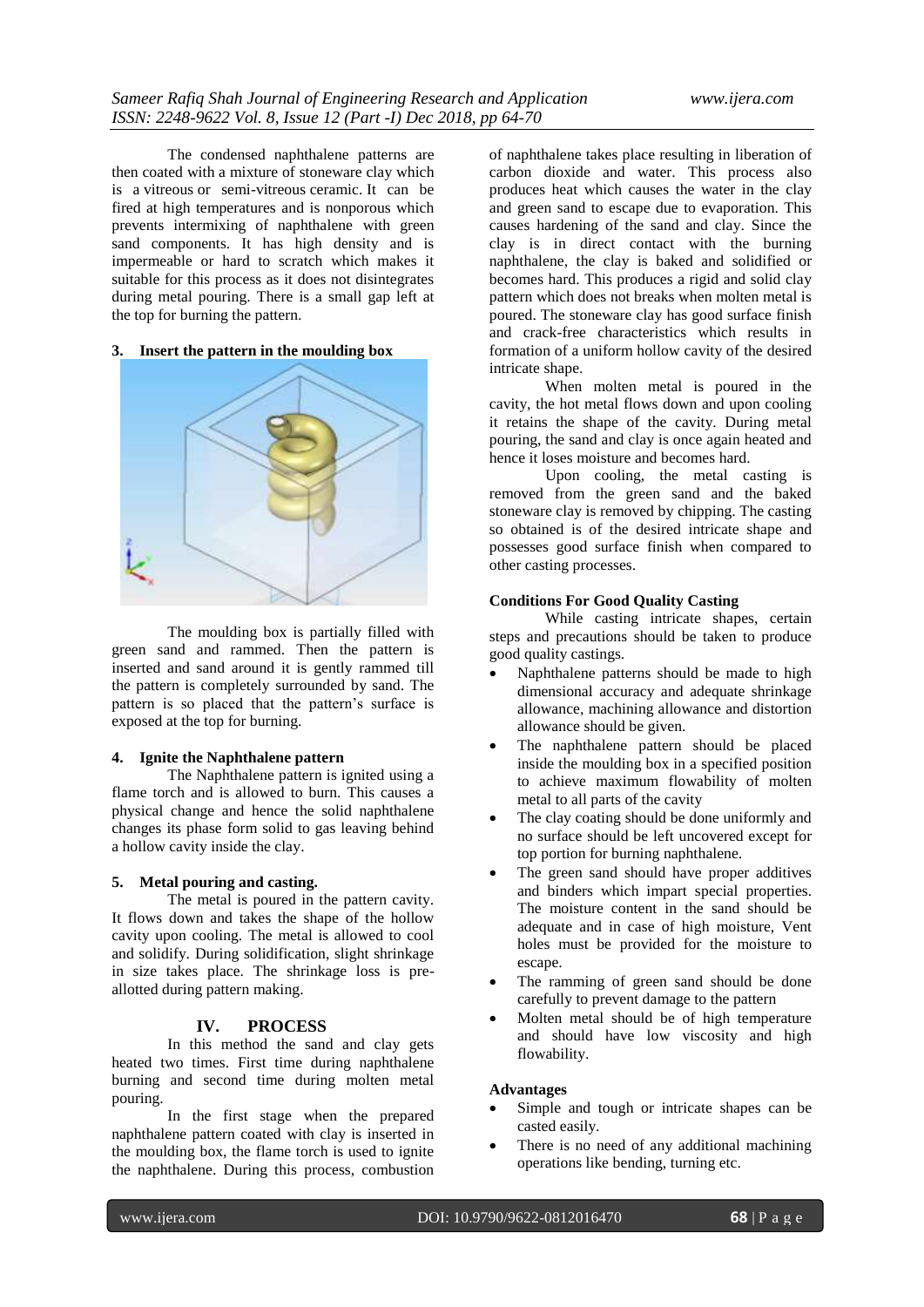- The final product has improved mechanical properties as the material is casted as a whole.
- There are no residual stresses left in the element as bending operation is not performed.
- Brittle metal like grey cast iron, hardened steels can be casted easily without any cracks.
- High amount if dimensional accuracy and surface finish is observed in the final products.
- This process can also be used in resin casting (for casting plastic) and glass casting (for casting glass artefacts) to manufacture intricate shapes.

#### **Applications**

This method importance in the following industrial fields

Automotive sector – parts like engine blocks, springs, joints, rocker arms, brackets etc are manufactured.

Aircrafts – turbine blades, marine propeller blades and casing.

Machining – cutting tools, machine beds, wheels, pulleys, gears, cams.

Pumps and compressors – frames, bushing, ringsand impeller are fabricated.

Parts of washing machine, refrigerators, air conditioners, valves and agricultural equipment are manufactured.

## **Few examples of the Intricate shaped which can be casted using this method.**